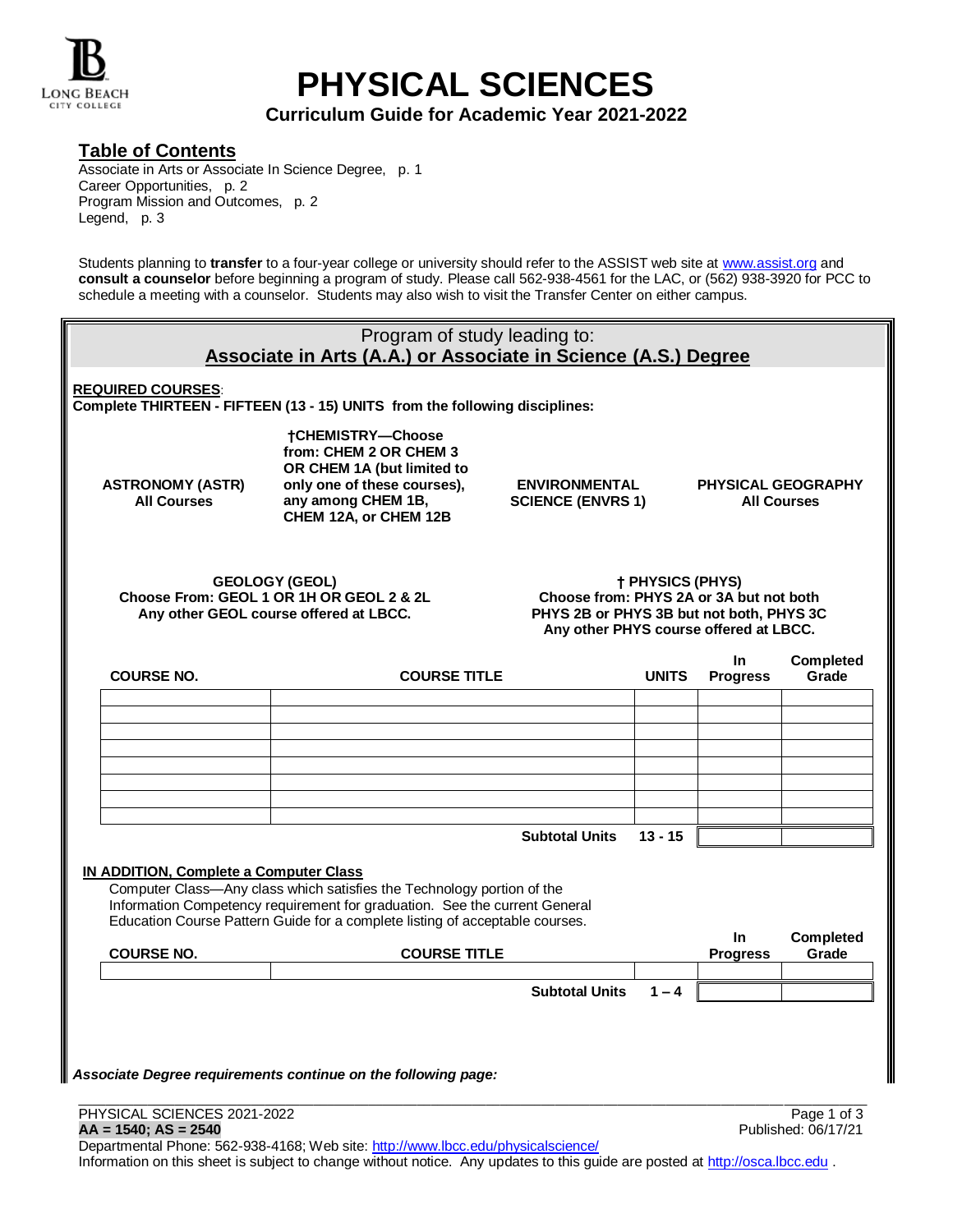*Associate Degree requirements continued from the previous page:*

**IN ADDITION, Complete FIVE – SIX (5 – 6) UNITS from any Mathematics course which has a prerequisite of Intermediate Algebra (MATH 130) or higher**

|                                                                                                                                                                                                                                                                                                                        | <b>COURSE NO.</b>                                                                                                                                                                                                                                     |             | <b>COURSE TITLE</b>                                                                                                                                                                                                               |  | <b>UNITS</b>              | In<br><b>Progress</b> | Completed<br>Grade |  |  |  |
|------------------------------------------------------------------------------------------------------------------------------------------------------------------------------------------------------------------------------------------------------------------------------------------------------------------------|-------------------------------------------------------------------------------------------------------------------------------------------------------------------------------------------------------------------------------------------------------|-------------|-----------------------------------------------------------------------------------------------------------------------------------------------------------------------------------------------------------------------------------|--|---------------------------|-----------------------|--------------------|--|--|--|
|                                                                                                                                                                                                                                                                                                                        |                                                                                                                                                                                                                                                       |             |                                                                                                                                                                                                                                   |  |                           |                       |                    |  |  |  |
|                                                                                                                                                                                                                                                                                                                        |                                                                                                                                                                                                                                                       |             | <b>Subtotal Units</b>                                                                                                                                                                                                             |  | $5 - 6$                   |                       |                    |  |  |  |
|                                                                                                                                                                                                                                                                                                                        |                                                                                                                                                                                                                                                       |             | <b>TOTAL UNITS</b>                                                                                                                                                                                                                |  | $19 - 25$                 |                       |                    |  |  |  |
|                                                                                                                                                                                                                                                                                                                        |                                                                                                                                                                                                                                                       |             |                                                                                                                                                                                                                                   |  |                           |                       |                    |  |  |  |
| NOTE: Courses are offered each semester excluding the following:<br>PHYS 3C is offered once each year, usually in the second semester.<br>GEOL 3 is offered once each year, usually in the second semester                                                                                                             |                                                                                                                                                                                                                                                       |             |                                                                                                                                                                                                                                   |  |                           |                       |                    |  |  |  |
| For graduation with an A.A. or A.S. Degree with a major in Physical Sciences:                                                                                                                                                                                                                                          |                                                                                                                                                                                                                                                       |             |                                                                                                                                                                                                                                   |  |                           |                       |                    |  |  |  |
| Minimum Unit Requirements: §Any course that appears on a curriculum guide and the General Education Pattern (Plan                                                                                                                                                                                                      |                                                                                                                                                                                                                                                       |             |                                                                                                                                                                                                                                   |  |                           |                       |                    |  |  |  |
| A) may fulfill both major and general education requirements (Approved by College Curriculum Committee Spring 2012).<br>For this degree, complete a minimum of 60 units in courses numbered 1-599. Please note that additional elective units                                                                          |                                                                                                                                                                                                                                                       |             |                                                                                                                                                                                                                                   |  |                           |                       |                    |  |  |  |
| may be required to meet this minimum based upon courses selected to fulfill General Education for the Associate<br>Degree.                                                                                                                                                                                             |                                                                                                                                                                                                                                                       |             |                                                                                                                                                                                                                                   |  |                           |                       |                    |  |  |  |
|                                                                                                                                                                                                                                                                                                                        |                                                                                                                                                                                                                                                       | A.A. Degree | <b>Physical Sciences Major:</b>                                                                                                                                                                                                   |  | 19 - 25 units             |                       |                    |  |  |  |
|                                                                                                                                                                                                                                                                                                                        |                                                                                                                                                                                                                                                       |             | General Education/A.A. §                                                                                                                                                                                                          |  | 25 units                  |                       |                    |  |  |  |
|                                                                                                                                                                                                                                                                                                                        |                                                                                                                                                                                                                                                       | A.S. Degree | <b>Physical Sciences Major:</b><br>General Education/A.S. §                                                                                                                                                                       |  | 19 - 25 units<br>19 units |                       |                    |  |  |  |
| 2. Scholarship: Maintain an overall grade point average (GPA) of 2.0 ("C" average) based on all accredited college work<br>applied to the degree, no matter where completed. For this field of concentration, complete each course above with a<br>grade of "C" or better, or "P" if course is graded on a P/NP basis. |                                                                                                                                                                                                                                                       |             |                                                                                                                                                                                                                                   |  |                           |                       |                    |  |  |  |
|                                                                                                                                                                                                                                                                                                                        |                                                                                                                                                                                                                                                       |             | 3. Residence for the Degree: Complete at least 12 semester units of the required 60 semester units in residence at Long                                                                                                           |  |                           |                       |                    |  |  |  |
|                                                                                                                                                                                                                                                                                                                        | Beach City College in order for the college to grant an Associate of Arts and/or an Associate of Science Degree.                                                                                                                                      |             |                                                                                                                                                                                                                                   |  |                           |                       |                    |  |  |  |
|                                                                                                                                                                                                                                                                                                                        | Residence for the Field of Concentration: Complete fifty percent (50%) or more of the unit requirements for this field of<br>4.<br>concentration in residence; this means at least 9.5 - 12.5 units of the required 19 - 25 must be completed at Long |             |                                                                                                                                                                                                                                   |  |                           |                       |                    |  |  |  |
|                                                                                                                                                                                                                                                                                                                        |                                                                                                                                                                                                                                                       |             | Beach City College. Credit earned by exam, where applicable, may be included.                                                                                                                                                     |  |                           |                       |                    |  |  |  |
|                                                                                                                                                                                                                                                                                                                        | 5.                                                                                                                                                                                                                                                    |             | General Education and Proficiency Requirements: Complete the required A.A./A.S. General Education and<br>Proficiency requirements*, otherwise known as "Plan A". For Plan A requirements, refer to the general catalog or view it |  |                           |                       |                    |  |  |  |
|                                                                                                                                                                                                                                                                                                                        | online at http://osca.lbcc.edu.                                                                                                                                                                                                                       |             |                                                                                                                                                                                                                                   |  |                           |                       |                    |  |  |  |
|                                                                                                                                                                                                                                                                                                                        | 6.                                                                                                                                                                                                                                                    |             | Complete and submit the degree application form to the Admissions and Records office during your final semester of                                                                                                                |  |                           |                       |                    |  |  |  |

course work. These forms are available in the Admissions and Records office, or online at<http://admissions.lbcc.edu/> Refer to the Schedule of Classes [\(http://schedule.lbcc.edu\)](http://schedule.lbcc.edu/) and click the "Important Dates" link to view the actual deadline for each semester.

\*The requirements for general education/proficiency and the field of concentration (major) need to be from the same catalog year. This catalog year may be any year between the year of initial enrollment to the present, provided continuous enrollment is maintained throughout. See the catalog for definition of "continuous enrollment".

### **Career Opportunities**

Students are provided an introduction to the lower division course preparation for transfer to a baccalaureate degree in various physical science majors.

This Associate Degree will prepare students for an entry-level position as laboratory technician. Appropriate course selection will also facilitate transfer in a related major.

#### \_\_\_\_\_\_\_\_\_\_\_\_\_\_\_\_\_\_\_\_\_\_\_\_\_\_\_\_\_\_\_\_\_\_\_\_\_\_\_\_\_\_\_\_\_\_\_\_\_\_\_\_\_\_\_\_\_\_\_\_\_\_\_\_\_\_\_\_\_\_\_\_\_\_\_\_\_\_\_\_\_\_\_\_\_\_\_\_\_\_\_\_\_\_\_\_\_\_\_\_\_\_\_\_\_\_\_\_\_\_\_\_\_\_ **Program Mission and Outcomes**

PHYSICAL SCIENCES 2021-2022<br> **AA = 1540; AS = 2540**<br>
Published: 06/17/21 **AA = 1540; AS = 2540** Departmental Phone: 562-938-4168; Web site:<http://www.lbcc.edu/physicalscience/> Information on this sheet is subject to change without notice. Any updates to this guide are posted a[t http://osca.lbcc.edu](http://osca.lbcc.edu/) .